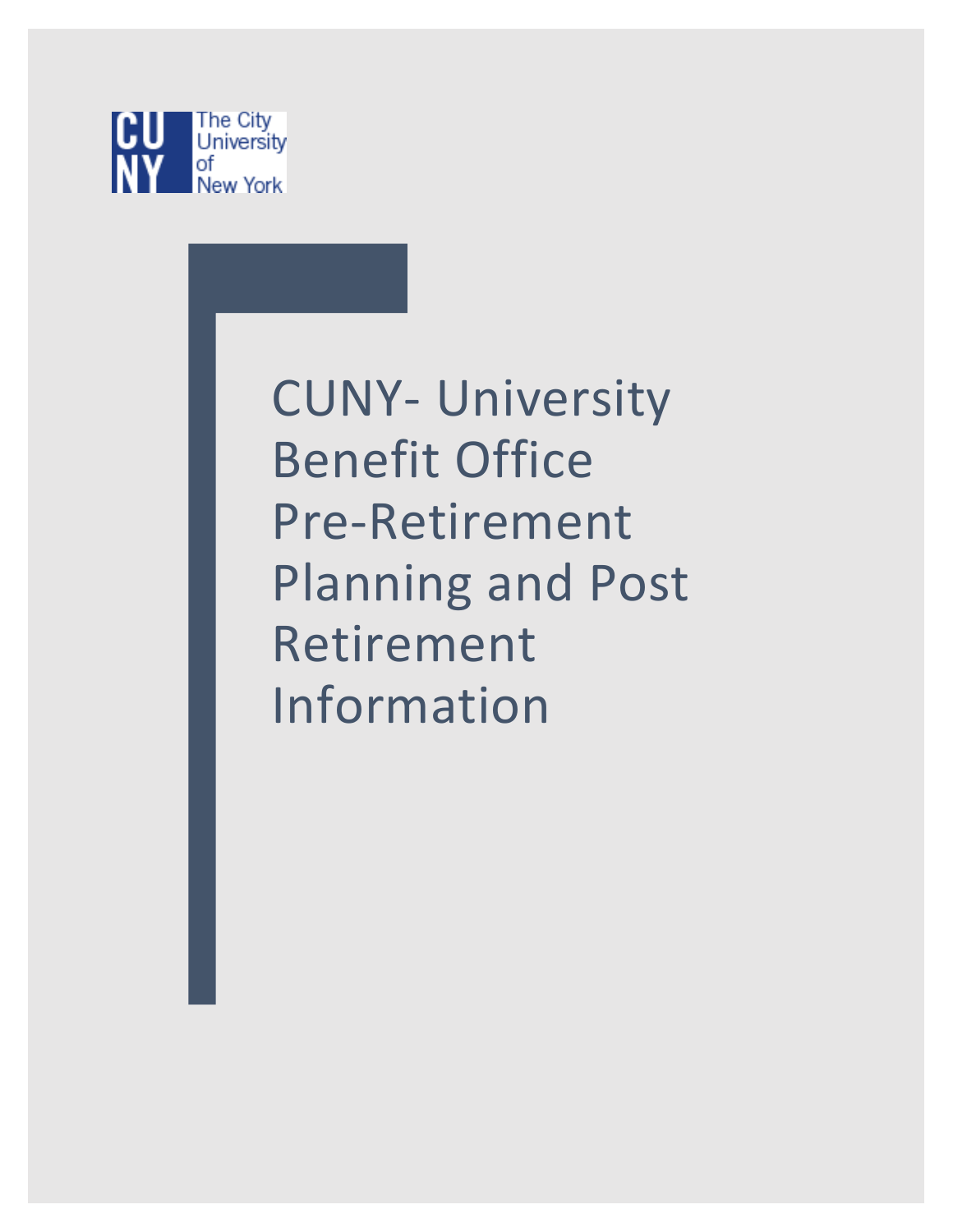Retirement is one of the most important events you will experience. The process may seem daunting, and you may have many questions as you prepare for that chapter in your life. The information provided below will assist you in understanding the process and answering many of the questions you may have. The information below is a combination of resources from CUNY, NYC Office of Labor Relations and the Retirement Systems (TRS, NYCERS and TIAA).

## **NYC Office of Labor Relations Information Sessions and Webinars:**

The NYC Office of Labor Relations has designed seminars for employees who are contemplating retirement, and who have specific concerns, for example, the available health benefits options. These specialized seminars are conducted at 40 Rector Street, 3<sup>rd</sup> floor. All interested employees, please sign up for these seminars on the OLR website at

[http://www1.nyc.gov/site/olr/health/active/health-active-seminars.page.](https://urldefense.proofpoint.com/v2/url?u=http-3A__www1.nyc.gov_site_olr_health_active_health-2Dactive-2Dseminars.page&d=BQMFaQ&c=mRWFL96tuqj9V0Jjj4h40ddo0XsmttALwKjAEOCyUjY&r=hA3viqbI1go51Lstt-XWCkQSTg3gF9YqsGNMMFiIdxM&m=NOAIWTPTfDJ76__3aBHOhgwO69BmQo6HMNcvLWeLeUk&s=x_kHWSaXg1FAIXQdgCKZgy2j-O3kjqjad8oLQS0Bj3E&e=) For those with limited time available during the day, OLR has created a two-part video which also addresses these issues. Please click on the links below to view:

Part One (5:12): [http://www1.nyc.gov/site/olr/health/healthvideos/health](https://urldefense.proofpoint.com/v2/url?u=http-3A__www1.nyc.gov_site_olr_health_healthvideos_health-2Dvideo-2Dtransition-2Dseminar-2Dpt1.page&d=BQMFaQ&c=mRWFL96tuqj9V0Jjj4h40ddo0XsmttALwKjAEOCyUjY&r=hA3viqbI1go51Lstt-XWCkQSTg3gF9YqsGNMMFiIdxM&m=NOAIWTPTfDJ76__3aBHOhgwO69BmQo6HMNcvLWeLeUk&s=wUPw8D0nJeOcZ1xWZh0MmIYSBlEXWU8hF7TfzDWjsnw&e=)[video-transition-seminar-pt1.page](https://urldefense.proofpoint.com/v2/url?u=http-3A__www1.nyc.gov_site_olr_health_healthvideos_health-2Dvideo-2Dtransition-2Dseminar-2Dpt1.page&d=BQMFaQ&c=mRWFL96tuqj9V0Jjj4h40ddo0XsmttALwKjAEOCyUjY&r=hA3viqbI1go51Lstt-XWCkQSTg3gF9YqsGNMMFiIdxM&m=NOAIWTPTfDJ76__3aBHOhgwO69BmQo6HMNcvLWeLeUk&s=wUPw8D0nJeOcZ1xWZh0MmIYSBlEXWU8hF7TfzDWjsnw&e=)

Part Two (4:13): [http://www1.nyc.gov/site/olr/health/healthvideos/health](https://urldefense.proofpoint.com/v2/url?u=http-3A__www1.nyc.gov_site_olr_health_healthvideos_health-2Dvideo-2Dtransition-2Dseminar-2Dpt2.page&d=BQMFaQ&c=mRWFL96tuqj9V0Jjj4h40ddo0XsmttALwKjAEOCyUjY&r=hA3viqbI1go51Lstt-XWCkQSTg3gF9YqsGNMMFiIdxM&m=NOAIWTPTfDJ76__3aBHOhgwO69BmQo6HMNcvLWeLeUk&s=t2KCX0w1883jwj7okDhsMwK80zxnWtO0k_Fv4CVL2a4&e=)[video-transition-seminar-pt2.page](https://urldefense.proofpoint.com/v2/url?u=http-3A__www1.nyc.gov_site_olr_health_healthvideos_health-2Dvideo-2Dtransition-2Dseminar-2Dpt2.page&d=BQMFaQ&c=mRWFL96tuqj9V0Jjj4h40ddo0XsmttALwKjAEOCyUjY&r=hA3viqbI1go51Lstt-XWCkQSTg3gF9YqsGNMMFiIdxM&m=NOAIWTPTfDJ76__3aBHOhgwO69BmQo6HMNcvLWeLeUk&s=t2KCX0w1883jwj7okDhsMwK80zxnWtO0k_Fv4CVL2a4&e=)

## **CUNY University Benefits Office Retirement Planning Recordings and Presentations:**

The University Benefits Office conducts annual pre-retirement seminars for Instructional, ECP, Classified Managerial and Classified titles. These slide presentations are used during those seminars. Below are links to the recordings of the recent seminars for Instructional Staff as well as the slides presented in both Instructional and Classified seminars.

[Pre-Retirement](https://www.youtube.com/watch?v=pZYq7yAb5kk) Seminar for Instructional Staff 2020 *(recording)* [Pre-Retirement](https://www.youtube.com/watch?v=SoObD6XfB5g&t=3s) Seminar Breakout Session for TRS Members *(recording)* [Pre-Retirement](https://www.cuny.edu/wp-content/uploads/sites/4/media-assets/Pre-Retirement-Seminar-Instructional-Fall-2020.pdf) Seminar Instructional Staff 2020 [Pre-Retirement](https://www.cuny.edu/wp-content/uploads/sites/4/media-assets/Pre-Retirement-Seminar-Classified-2020.pdf) Seminar Classified Staff 2020

**CUNY University Benefits Office Retirement Information Booklets and Resources:**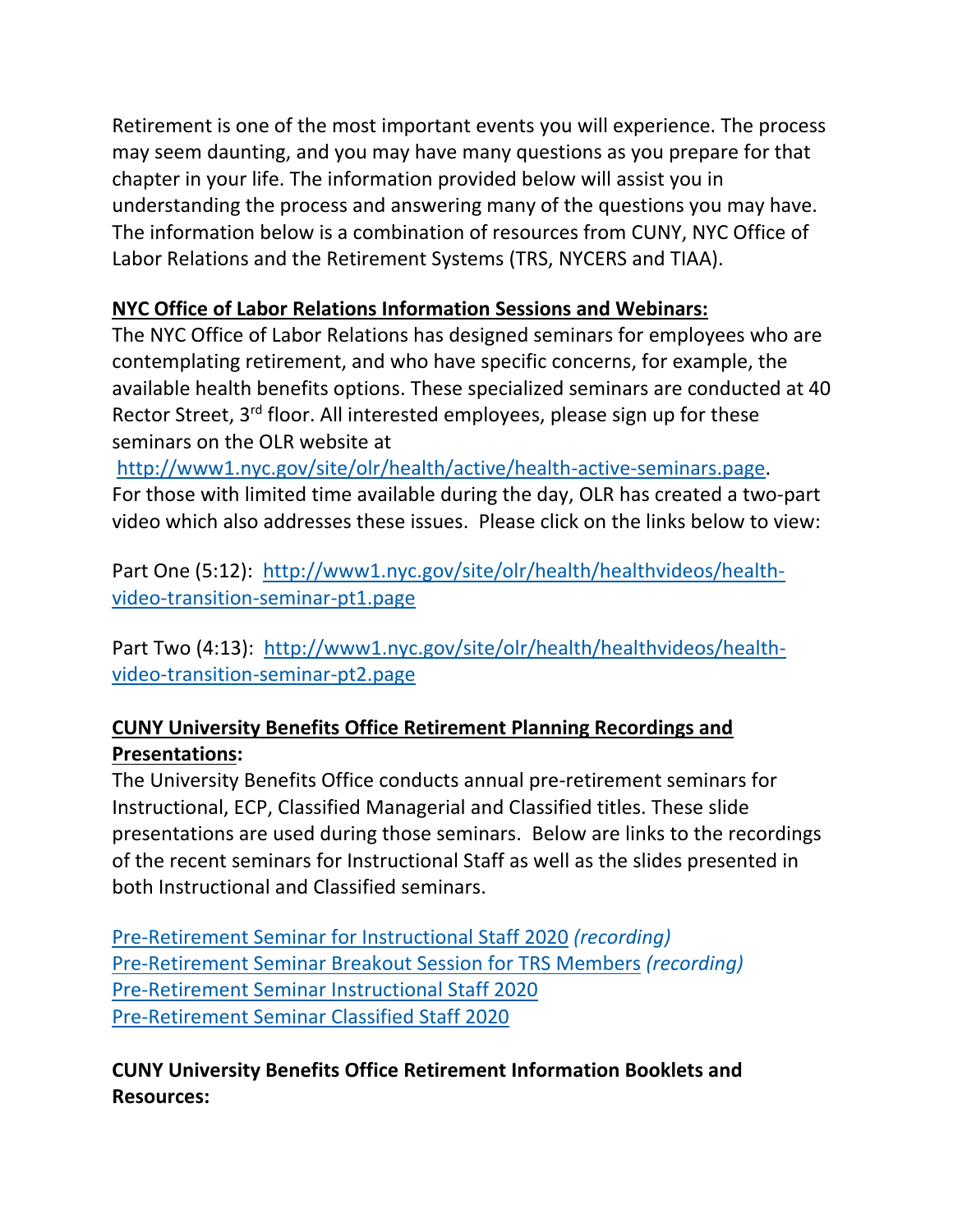Pre-Retirement and [Post-Retirement](https://www.cuny.edu/wp-content/uploads/sites/4/page-assets/about/administration/offices/hr/benefits/Retirement-guide-final-2018.pdf) Guide for Instructional Staff: teaching and [non-teaching](https://www.cuny.edu/wp-content/uploads/sites/4/page-assets/about/administration/offices/hr/benefits/Retirement-guide-final-2018.pdf) CUNY [Medicare](http://www.cuny.edu/wp-content/uploads/sites/4/page-assets/about/administration/offices/hr/benefits/Medicare-Eligibility-Grid.pdf) Eligibility Grid

## **Pre-Retirement Forms/Important Links**

[Retirement](http://www.cuny.edu/wp-content/uploads/sites/4/page-assets/about/administration/offices/hr/benefits/Travia-Form-2015_11172015.pdf) Leave of Absence Form (TRAVIA) [Terminal](http://www.cuny.edu/wp-content/uploads/sites/4/page-assets/about/administration/offices/hr/benefits/Terminal-Leave-Form-3-9-16.pdf) Leave Form TIAA Medicare Part B Premium [Reimbursement](https://www.cuny.edu/wp-content/uploads/sites/4/media-assets/Medicare-Part-B-Application-TIAA.pdf) Social Security [Information](http://socialsecurity.gov/) CUNY TIAA [portal](https://www.tiaa.org/public/land/cunysystem) TRS [portal](https://www.trsnyc.org/memberportal/login) [NYCERS](https://www.nycers.org/) portal As You Retire — For PSC [Retirees](http://www.psccunywf.org/retirees/when-you-retire.aspx) Only Social Security [Information](http://socialsecurity.gov/) Medicare [Information](https://www.medicare.gov/)

## **Phased Retirement** Phased [Retirement](http://www1.cuny.edu/sites/onboard/wp-content/uploads/sites/4/PhasedRetirement_Summary.pdf) Summary Phased Retirement [Application](http://www.cuny.edu/wp-content/uploads/sites/4/page-assets/about/administration/offices/hr/benefits/Phased-Retirement-Faculty-Application-Standard-3-9-16.pdf) – Faculty Phased Retirement Application – [Professional](http://www.cuny.edu/wp-content/uploads/sites/4/page-assets/about/administration/offices/hr/benefits/Phased-Retirement-ProfessionalStaff-Application-Standard-3-9-16.pdf) Staff Phased [Retirement](http://www.cuny.edu/news/features/psc-announcement/PhasedRetirementAgreement.pdf) Signed Agreement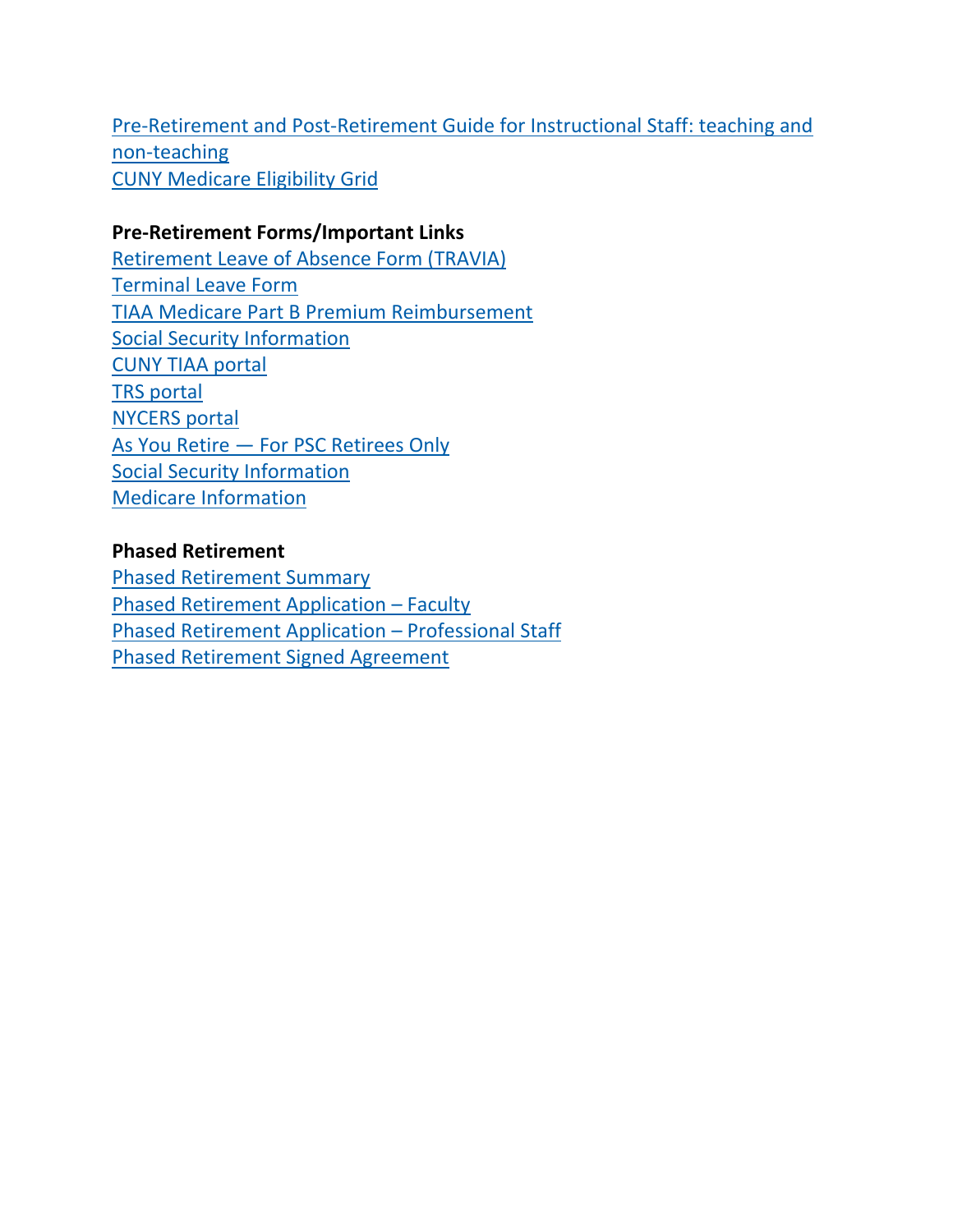# **Retirement Checklist for NYCERS Members**

#### **Action Items for the Prospective Retiree:**

- 1. Sign up for the Pre-Retirement Seminar presented by the University Benefits Office and also NYCERS. (This step is optional)
- 2. Employee must submit their intention to retire to their supervisor and the HR office indicating when they plan to start their retirement leave. The HR timekeeper will calculate their leave time and will provide them with the last day paid and the retirement date.
- 3. Apply for Medicare Part A and Part B within 3 months prior to your retirement date, if age 65 and over. You must complete a Medicare reimbursement form and you will be eligible to receive reimbursement for the Medicare Part B premium every August of the following year for the previous year of Medicare Part B premium payments that were paid.

#### 4. Visit the Office of Labor Relations Health Benefits Program at

<https://www1.nyc.gov/site/olr/health/summaryofplans/health-full-spd-page.page> for detailed information on the retiree health plan options.

- 5. You will receive a signed Health Benefits Application from HR/Benefits Office which serves as proof that you have filed for retiree health insurance. Please take this application with you when you consult with your specific union and or welfare fund about the union benefits as a retiree.
- 6. You must consult your union and/or welfare fund directly about the welfare fund benefits into retirement and complete appropriate forms.

### **Forms and Documents to send to HR Benefits Office within eight weeks prior to official retirement date:**

- o Health Benefits Application
- o Copy of Medicare Part A & Part B card for both employee and spouse, if age 65+
- o Medicare Reimbursement Application for yourself and list eligible dependents, if age 65+
- o Copy of NYCERS receipt that you filed for retirement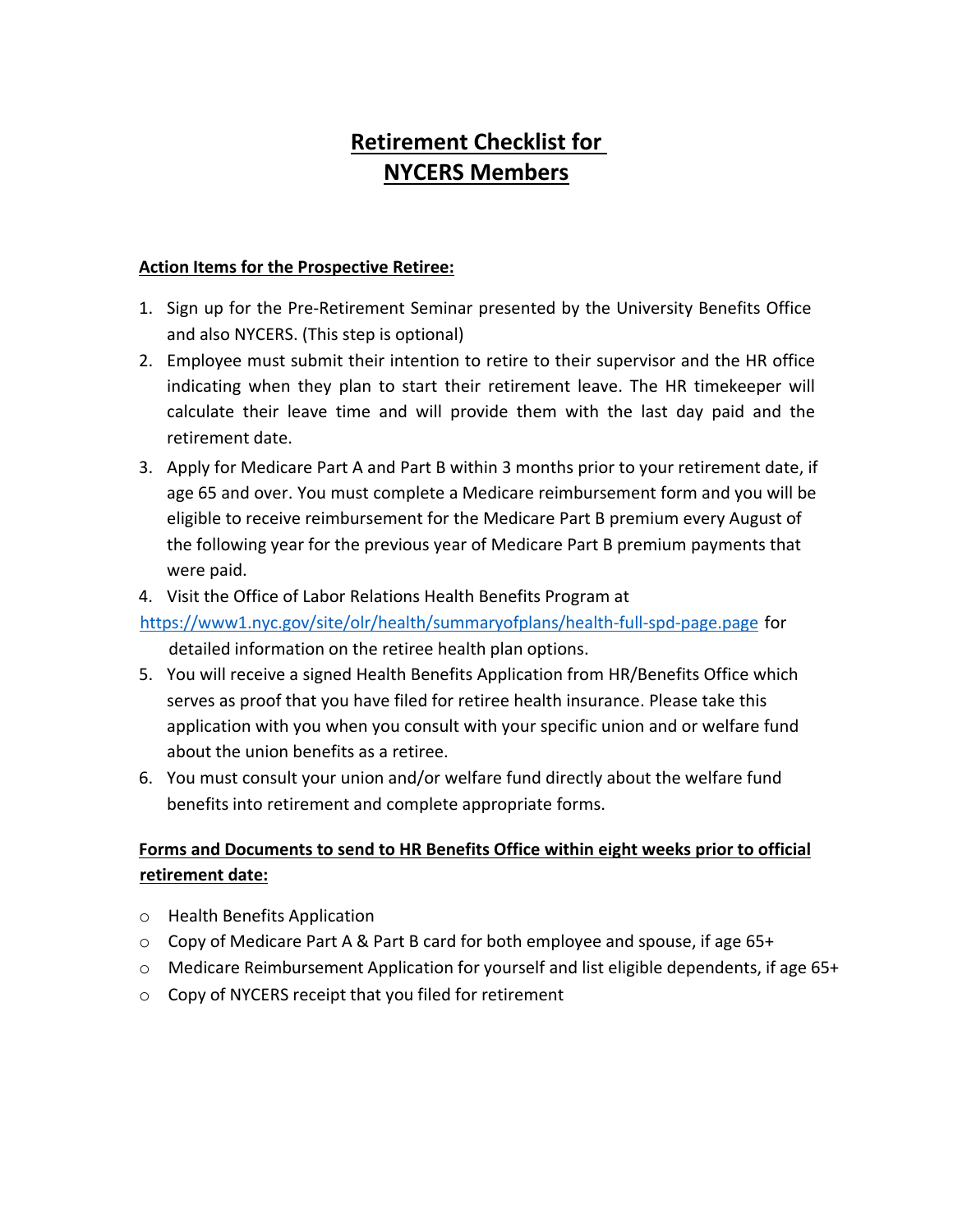# **Retirement Checklist For TIAA Member**

#### **Action Items for the prospective retiree:**

- 1. Sign up for the Pre-Retirement Seminar presented by the University Benefits Office (This step is optional) and meet with your TIAA-CREF advisor to review your account.
- 2. Submit the Application for Retirement Leave of Absence (Travia), if eligible, and return it to HR Timekeeper indicating when you are planning to start your retirement leave. The HR Timekeeper calculates your time leave balances and will provide you with the retirement date.
- 3. Meet with your TIAA-CREF advisor to apply for retirement and setup a Lifetime Income Annuity in order to pay for retiree health insurance premium.
- 4. Apply for Medicare Part A and Part B within 3 months prior to your retirement date, if 65 and over. You will be eligible to receive reimbursement for the Medicare Part B premium every August of the following year for the previous year of premium payments by completing the TIAA-CREF Medicare-Eligible Retirees Application Form for Medicare (Part B) Reimbursement.
- 5. Visit the Office of Labor Relations Health Benefits Program at <http://www.nyc.gov/html/olr/html/health/summary-plan-description.shtml> for detailed information on your retiree health plan options and the PSC-CUNY Welfare Fund at <http://www.psccunywf.org/retirees/eligibility.aspx> for detailed information on your retiree welfare fund benefits.
- 6. If you are paying for optional benefits through payroll deduction, contact the insurers (NYSUT, John Hancock, Mercer Catastrophic and any others) to be billed directly at home when you go off payroll so coverage will not lapse. For some coverages, deduction from your pension benefit can be worked out later. To remain eligible for NYSUT benefit programs, you must [continue to be a NYSUT member](https://www.psc-cuny.org/about-us/retiree-membership) by joining the PSC [Retirees](https://www.psc-cuny.org/about-us/retirees)  [Chapter.](https://www.psc-cuny.org/about-us/retirees)

### **Forms and Documents to send to HR Benefits Office within eight weeks prior to your official retirement date:**

- o Health Benefits Application
- o PSC-CUNY Retiree Enrollment Form
- o SilverScript Opt In Enrollment Form, if age 65 and over for employee and spouse, if applicable
- $\circ$  Copy of Medicare Part A & Part B card for both employee and spouse, if age 65 and over
- o TIAA Application for Medicare Reimbursement
- o CUNY Retiree Email Form
- o CUNY Retiree Travia Form